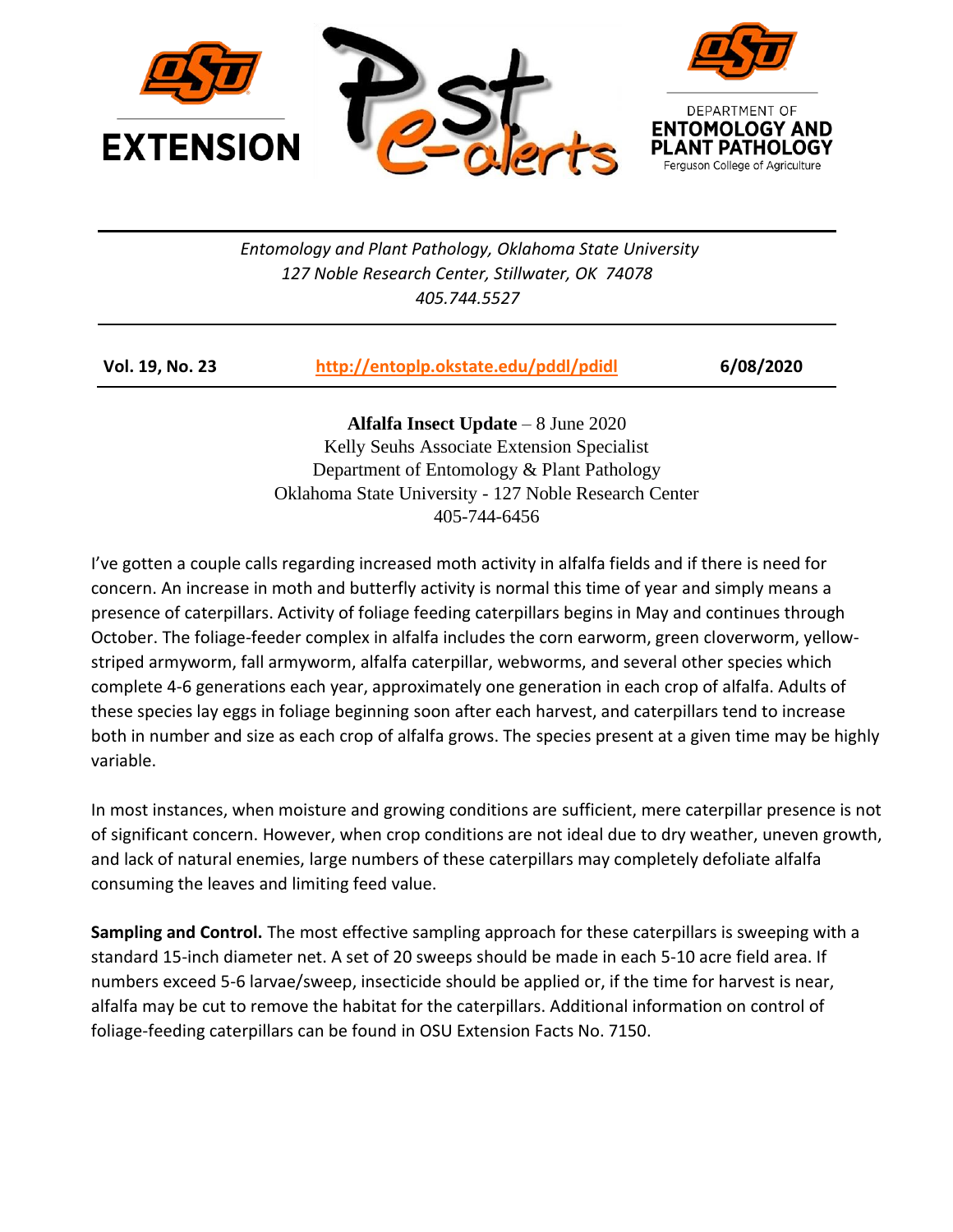*Common foliage feeding caterpillars found in alfalfa*:



**Alfalfa Caterpillar Adult Butterfly** 





**Yellow-striped armyworm Manufacture 2018 10 Adult Moth** 



**Green cloverworm and adult Moth** 





**Corn earworm Adult Moth**